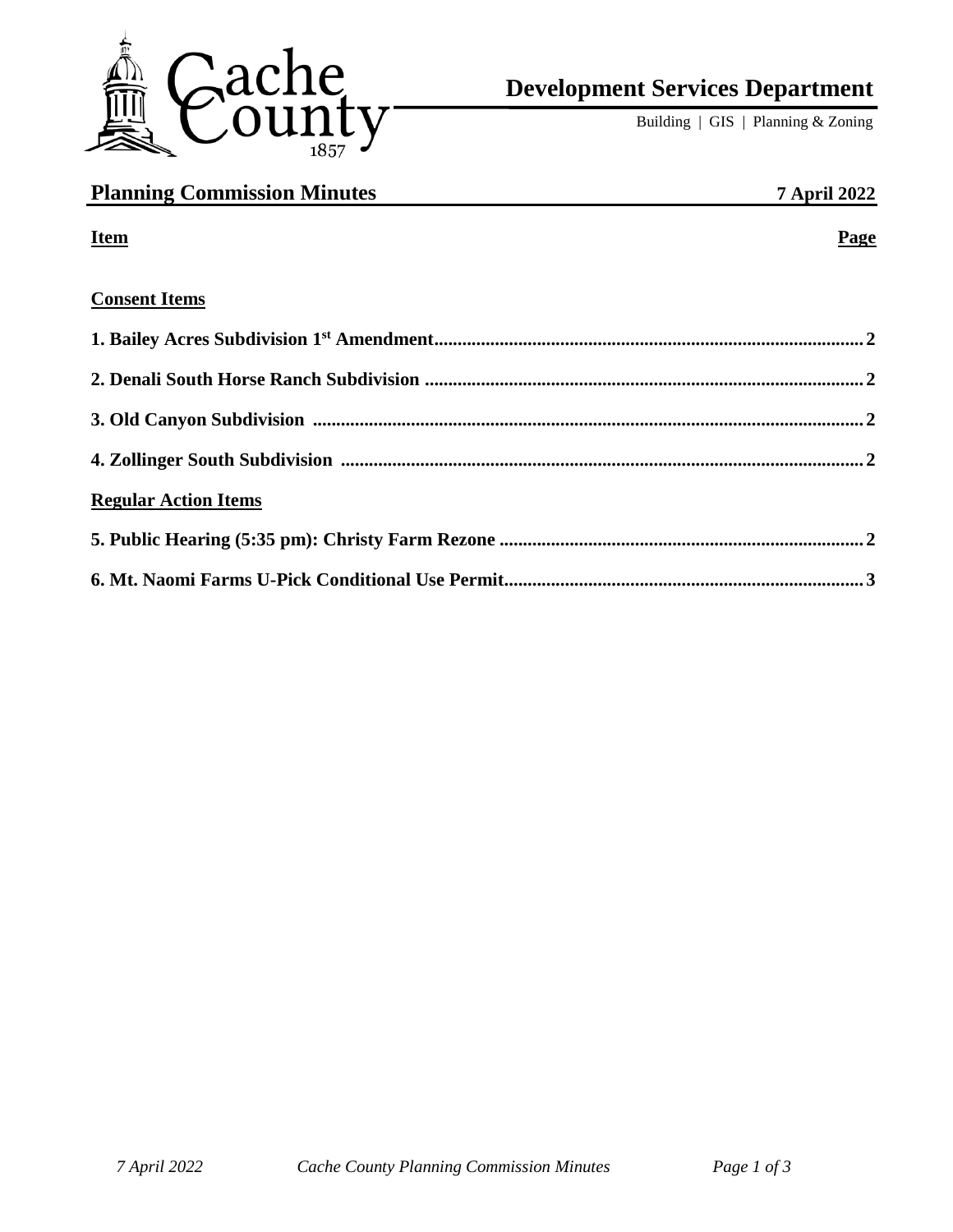**Present:** Angie Zetterquist, Tim Watkins, Chris Sands, Melinda Lee, Jason Watterson, Lane Parker, Nate Daugs, Taylor Sorensen, Megan Izatt

## **Start Time: 05:32:00**

**Sands** called the meeting to order and **Watterson** gave the opening remarks.

**05:33:00**

**Agenda**

**Adopted with no changes**

**05:33:00**

**Minutes**

**Minutes from March 3, 2022 approved with no changes.**

**05:34:00**

**Consent Items**

## **#1 Bailey Acres Subdivision 1st Amendment**

**Tom Bailey** asked what was being approved.

**Daugs** responded that lot 3 is being removed, there is no increase in the number of lots.

# **#2 Denali South Horse Ranch Subdivision**

# **#3 Old Canyon Subdivision**

## **#4 Zollinger South Subdivision**

*Watterson motioned to approve the consent agenda; Daugs seconded; Passed 5, 0.*

**05:37:00**

**Regular Action Items**

**#5 Public Hearing (5:35 pm): Christy Farm Rezone**

**Zetterquist** reviewed the staff report for the Christy Farm Rezone public hearing.

**Commissioners** and **Staff** discussed zoning of the surrounding property in Mendon City.

## **05:42:00**

*Lee motioned to open the public hearing; Parker seconded; Passed 5, 0.*